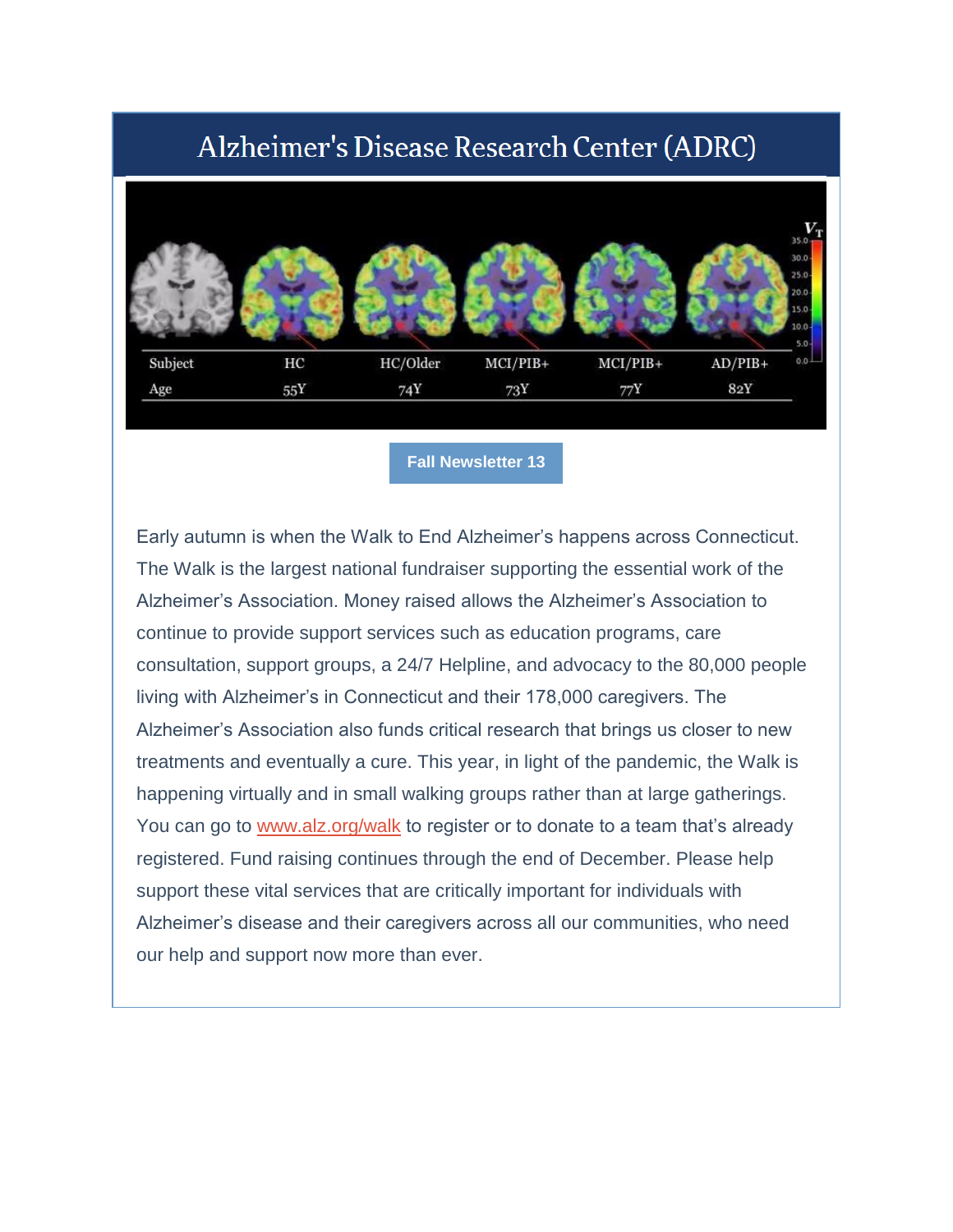# **Virtual Walk to end Alzheimer's**



## **TEARS Conference**

The South Central Area Agency on Aging is sponsoring the Virtual TEARS Conference on Elder Abuse, October 8th and 9th.

## *Elder Abuse in the Covid Era*

We know that social isolation is one of the greatest risk factors for elder abuse. So how do we address elder abuse in a time when older adults are at an even higher risk of social isolation due to a global pandemic? Hear from renowned experts on ways to identify and address risk-factors of elder abuse in this unprecedented time.